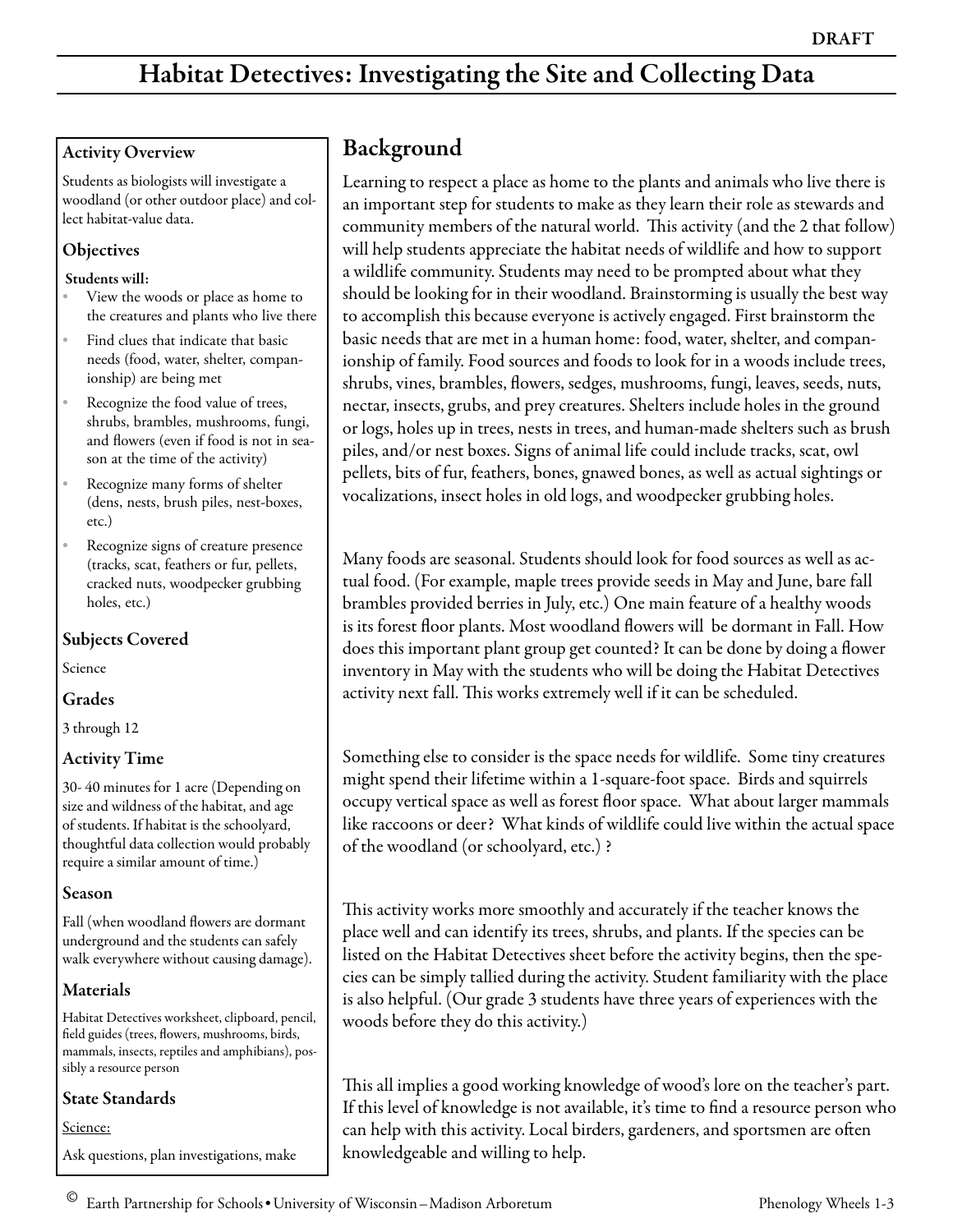## Habitat Detectives: Investigating the Site and Collecting Data (cont.)

observations, predictions (C.4.2)

Select multiple information sources (C.4.3)

Communicate results (C.4.6)

Identify questions using available resources  $(C.8.1)$ 

Identify data and sources to answer questions (C.8.2)

Use inferences and observations (C.8.4)

Explain data & conclusions (C.8.7)

Ask questions, build hypotheses, design investigations (C.12.1)

Identify issues, questions, research; design & conduct investigations (C.12.2)

Evaluate data (C.12.3)

Use explanations & models to describe results (C.12.5)

Present results (C.12.6)

Discover how organisms meet their needs (F.4.1)

Find connections among living and nonliving things (F.4.4)

Show organism's adaptations (F.8.2)

Understand an organism's internal and external regulation (F.8.6)

Understand an organism's behavioral adaptations (F.8.7)

Show organism's place in ecosystems (F.8.8)

Understand evolution theory, natural selection, biological classification (F.12.5)

Understand species changes & diversity (F.12.6)

Investigate cooperation & competition (F.12.7)

Infer changes in ecosystems (F.12.8)

Investigate how matter and energy are used to sustain an organism (F.12.11)

Understand how sensory & nervous system react to environment (F.12.12)

Source

Georgia GÓmez-Ibáñez,

Cambridge Elementary School, WI

## Activity Description

Begin with all the prompting and brainstorming at the wood's edge, before actually entering the woods. This session sets the stage for careful exploration and accurate observations, crucial to the success of this activity.

The children can spread out, exploring slowly, calling observations out to the teacher, who has the worksheet on a clipboard and is busy tallying. Sometimes discoveries of special interest (a track, an owl pellet) demand a pause so everyone can see and discuss. Older students (grades 6-12) could work in teams, taking turns identifying and recording in assigned quadrants.

A large, rich habitat will require adequate time for accurate data collection and joyful exploration. This is not an activity that should be hurried. A schoolyard with some trees, shrubs, and perhaps a garden area may require less actual exploring/observing time, but may need extra time to reflect and evaluate the place for its habitat value.

This activity concludes with a reflection about what has been observed. What sorts of animal life could live in this habitat? (Don't forget insects, earthworms, amphibians, and reptiles!) Does this habitat provide all their needs, or just some? Is this habitat more of a real home, or really a hotel with food service?

This activity can stand alone, or it can be part 1 of a 3 part series (Habitat Detectives, Habitat Assessors, and Habitat Enhancers). If a stand alone activity, the concluding reflection is especially important.